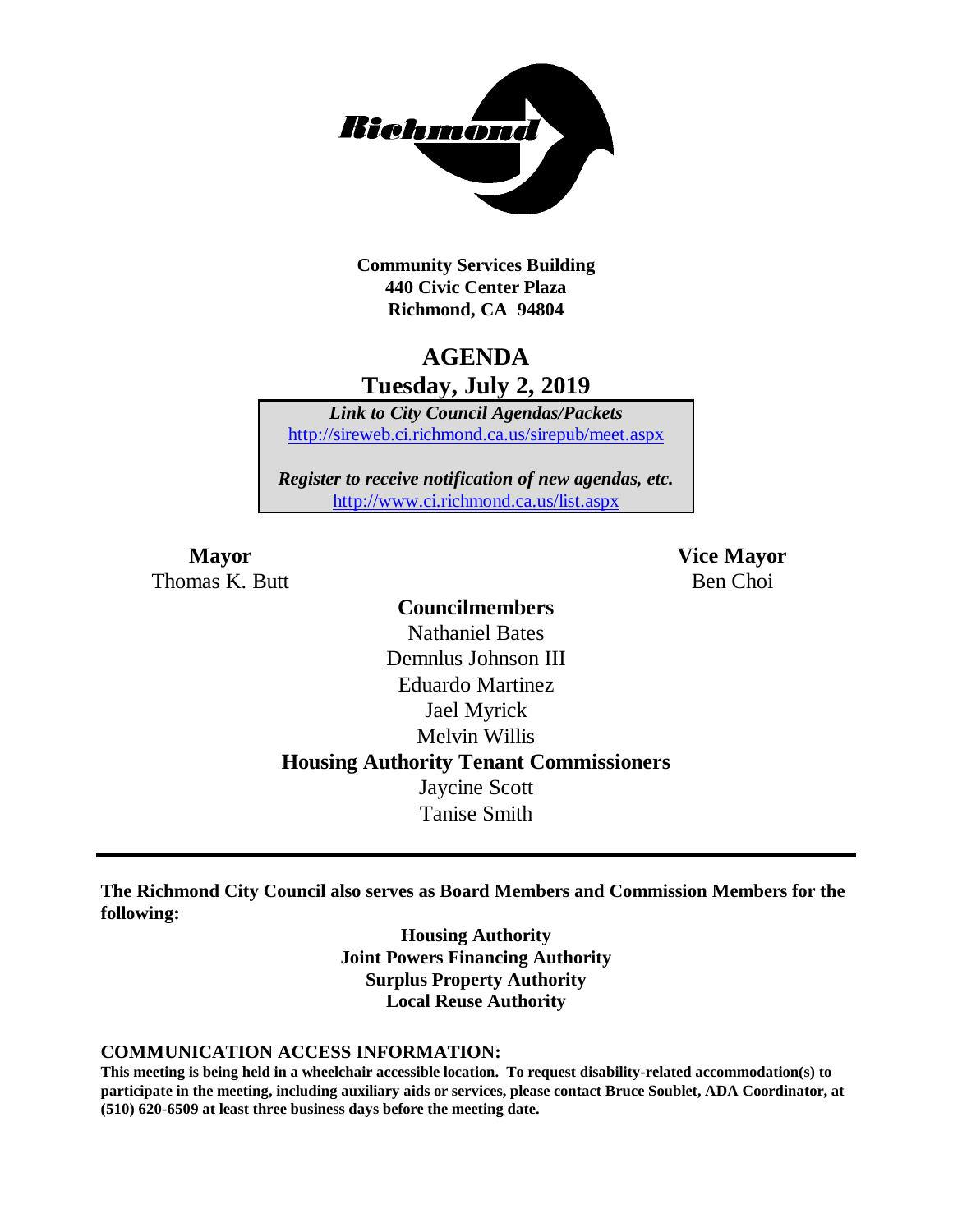# **MEETING PROCEDURES**

The City of Richmond encourages community participation at its City Council meetings and has established procedures that are intended to accommodate public input in a timely and time-sensitive way. As a courtesy to all members of the public who wish to participate in City Council meetings, please observe the following procedures:

**PUBLIC COMMENT ON AGENDA ITEMS:** Anyone who desires to address the City Council on items appearing on the agenda must complete and file a pink speaker's card with the City Clerk **prior** to the City Council's consideration of the item. Once the City Clerk has announced the item, no person shall be permitted to speak on the item other than those persons who have submitted their names to the City Clerk. Your name will be called when the item is announced for discussion. **Each speaker will be allowed up to TWO (2) MINUTES to address the City Council on NON-PUBLIC HEARING items listed on the agenda. Speakers are allowed up to THREE (3) minutes on PUBLIC HEARING items.**

**OPEN FORUM FOR PUBLIC COMMENT:** Individuals who would like to address the City Council on matters not listed on the agenda or on items remaining on the consent calendar may do so under Open Forum. All speakers must complete and file a pink speaker's card with the City Clerk **prior** to the commencement of Open Forum. The amount of time allotted to individual speakers shall be determined based on the number of persons requesting to speak during this item. **The time allocation for each speaker will be as follows:** 15 or fewer speakers, a maximum of 2 minutes; 16 to 24 speakers, a maximum of 1 and one-half minutes; and 25 or more speakers, a maximum of 1 minute.

#### **SPEAKERS ARE REQUESTED TO OCCUPY THE RESERVED SEATS IN THE FRONT ROW BEHIND THE SPEAKER'S PODIUM AS THEIR NAME IS ANNOUNCED BY THE CITY CLERK.**

**CONSENT CALENDAR:** Consent Calendar items are considered routine and will be enacted, approved or adopted by one motion unless a request for removal for discussion or explanation is received from the audience or the City Council. A member of the audience requesting to remove an item from the consent calendar that is sponsored by City staff must first complete a speaker's card and discuss the item with a City staff person who has knowledge of the subject material **prior** to filing the card with the City Clerk and **prior** to the City Council's consideration of Agenda Review. Councilmembers who request to remove an item from the consent calendar must do so during Agenda Review. An item removed from the Consent Calendar may be placed anywhere on the agenda following the City Council's agenda review.

**CONDUCT AT MEETINGS:** Richmond City Council meetings are limited public forums during which the City strives to provide an open, safe atmosphere and promote robust public debate. Members of the public, however, must comply with state law, as well as the City's laws and procedures and may not actually disrupt the orderly conduct of these meetings. The public, for example, may not shout or use amplifying devices, must submit comment cards and speak during their allotted time, may not create a physical disturbance, may not speak on matters unrelated to issues within the jurisdiction of the City Council or the agenda item at hand, and may not cause immediate threats to public safety.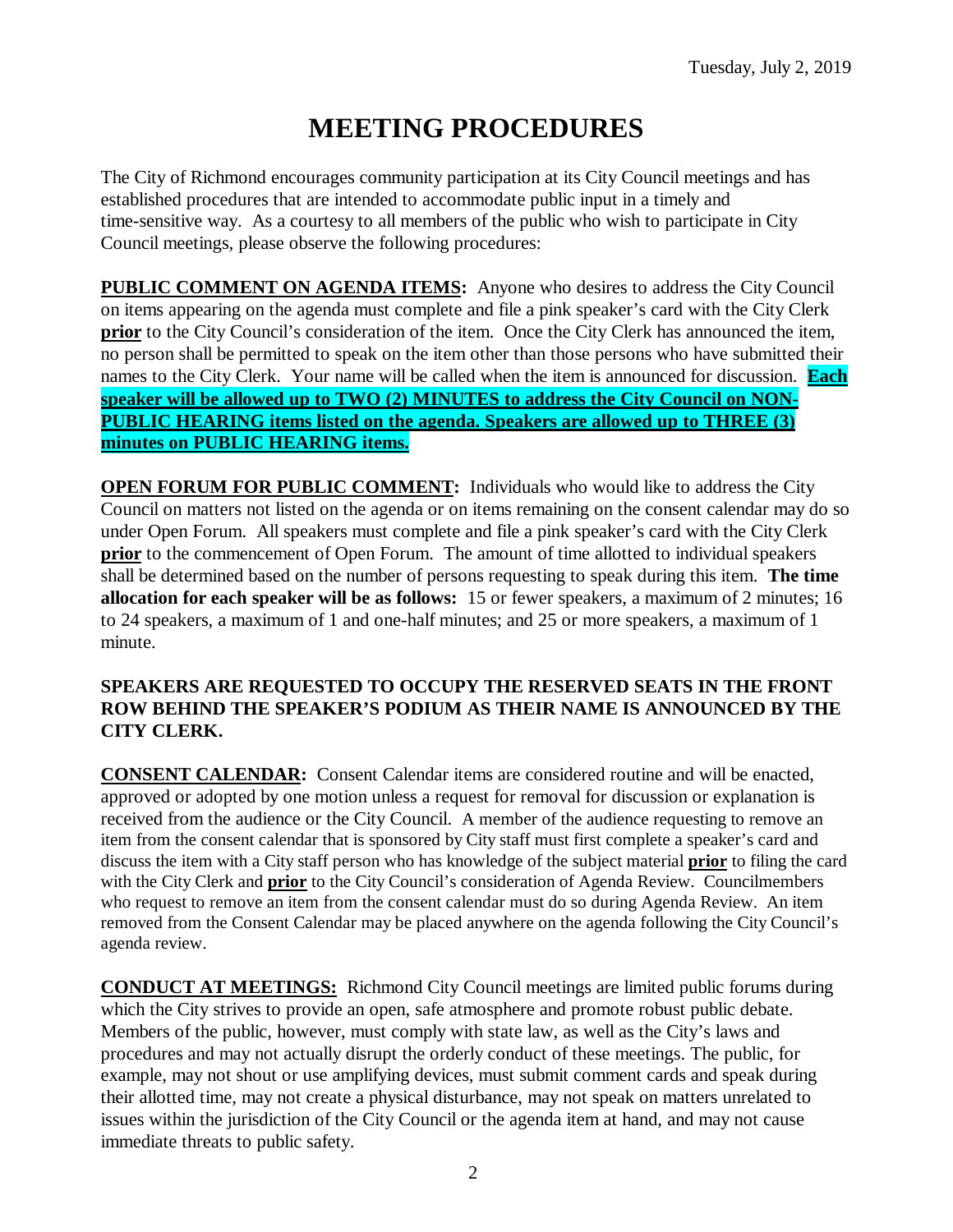**CITY HARASSMENT POLICY:** The City invites public comment and critique about its operations, including comment about the performance of its public officials and employees, at the public meetings of the City Council and boards and commissions. However, discriminatory or harassing comments about or in the presence of City employees, even comments by third parties, may create a hostile work environment, if severe or pervasive. The City prohibits harassment against an applicant, employee, or contractor on the basis of race, religious creed, color, national origin, ancestry, physical disability, medical condition, mental disability, marital status, sex (including pregnancy, childbirth, and related medical conditions), sexual orientation, gender identity, age or veteran status, or any other characteristic protected by federal, state or local law. In order to acknowledge the public's right to comment on City operations at public meetings, which could include comments that violate the City's harassment policy if such comments do not cause an actual disruption under the Council Rules and Procedures, while taking reasonable steps to protect City employees from discrimination and harassment, City Boards and Commissions shall adhere to the following procedures. If any person makes a harassing remark at a public meeting that violates the above City policy prohibiting harassment, the presiding officer of the meeting may, at the conclusion of the speaker's remarks and allotted time: (a) remind the public that the City's Policy Regarding Harassment of its Employees is contained in the written posted agenda; and (b) state that comments in violation of City policy are not condoned by the City and will play no role in City decisions. If any person makes a harassing remark at a public meeting that violates the above City policy, any City employee in the room who is offended by remarks violating the City's policy is excused from attendance at the meeting. No City employee is compelled to remain in attendance where it appears likely that speakers will make further harassing comments. If an employee leaves a City meeting for this reason, the presiding officer may send a designee to notify any offended employee who has left the meeting when those comments are likely concluded so that the employee may return to the meeting. The presiding officer may remind an employee or any council or board or commission member that he or she may leave the meeting if a remark violating the City's harassment policy is made. These procedures supplement the Council Rules and Procedures relating to disruption of orderly conduct at Council meetings.

Any law enforcement officer on duty or whose service is commanded by the presiding officer shall be Sergeant-at-Arms of the Council meetings. He/she, or they, shall carry out all orders and instructions given by the presiding officer for the purpose of maintaining order and decorum at the Council meetings (City Council Rules of Procedure and Order Section III F, RMC Section 2.12.030).

**\*\*\*\*\*\*\*\*\*\*\*\*\*\*\*\*\*\*\*\*\*\*\*\*\*\*\*\*\*\*\*\*\*\*\*\*\*\*\*\*\*\*\*\*\*\*\*\*\*\*\*\*\*\*\*\*\*\***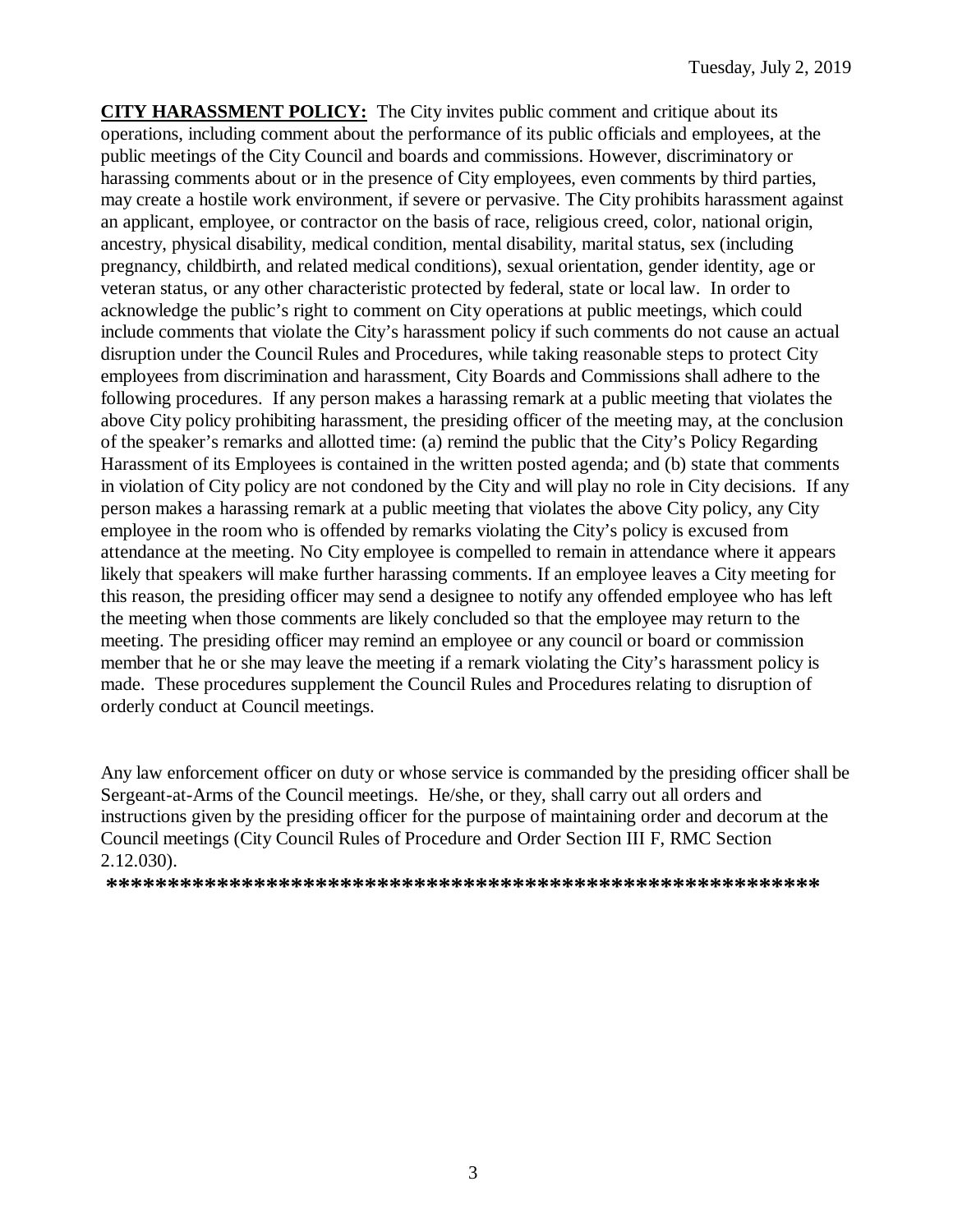## **REGULAR MEETING OF THE RICHMOND CITY COUNCIL**

6:30 p.m.

- **A. PLEDGE TO THE FLAG**
- **B. ROLL CALL**
- **C. STATEMENT OF CONFLICT OF INTEREST**
- **D. AGENDA REVIEW**

#### **E. REPORT FROM THE CITY ATTORNEY OF FINAL DECISIONS MADE DURING CLOSED SESSION**

**F. REPORT FROM THE CITY MANAGER**

### **G. OPEN FORUM FOR PUBLIC COMMENT**

#### **H. CITY COUNCIL CONSENT CALENDAR**

- **H-1.** APPROVE a standing purchase order with Grimco, Inc., for traffic signs and lines equipment and supplies in an amount not to exceed \$70,000 for Fiscal Year 2019- 20 - Engineering and Capital Improvement Projects Department (Yader A. Bermudez 774-6300).
- **H-2.** APPROVE an amendment to the existing three-year contract, with the option of two one-year renewal options, with O.C. Jones & Sons, Inc. for the rental of street paving equipment, as needed, to supplement City crews on larger paving projects, in an amount not to exceed \$2,000,000 for a total allocation not to exceed \$3,750,000 per contract term - Engineering and Capital Improvement Projects Department (Yader A. Bermudez 774-6300).
- **H-3.** APPROVE a standing purchase order with Statewide Traffic Safety & Signs, Inc. for traffic signs and lines materials in an amount not to exceed \$300,000 for the three fiscal years of 2019-2022 - Engineering and Capital Improvement Projects Department (Yader A. Bermudez 774-6300).
- **H-4.** ADOPT a resolution accepting the Marina Trash Enclosure at the Mellville Square project as complete - Engineering and Capital Improvement Projects Department (Yader A. Bermudez 774-6300).
- **H-5.** RECEIVE the monthly report on Point Molate activities for the month of May 2019 - City Manager's Office (Carlos Martinez/Craig Murray 620-6512).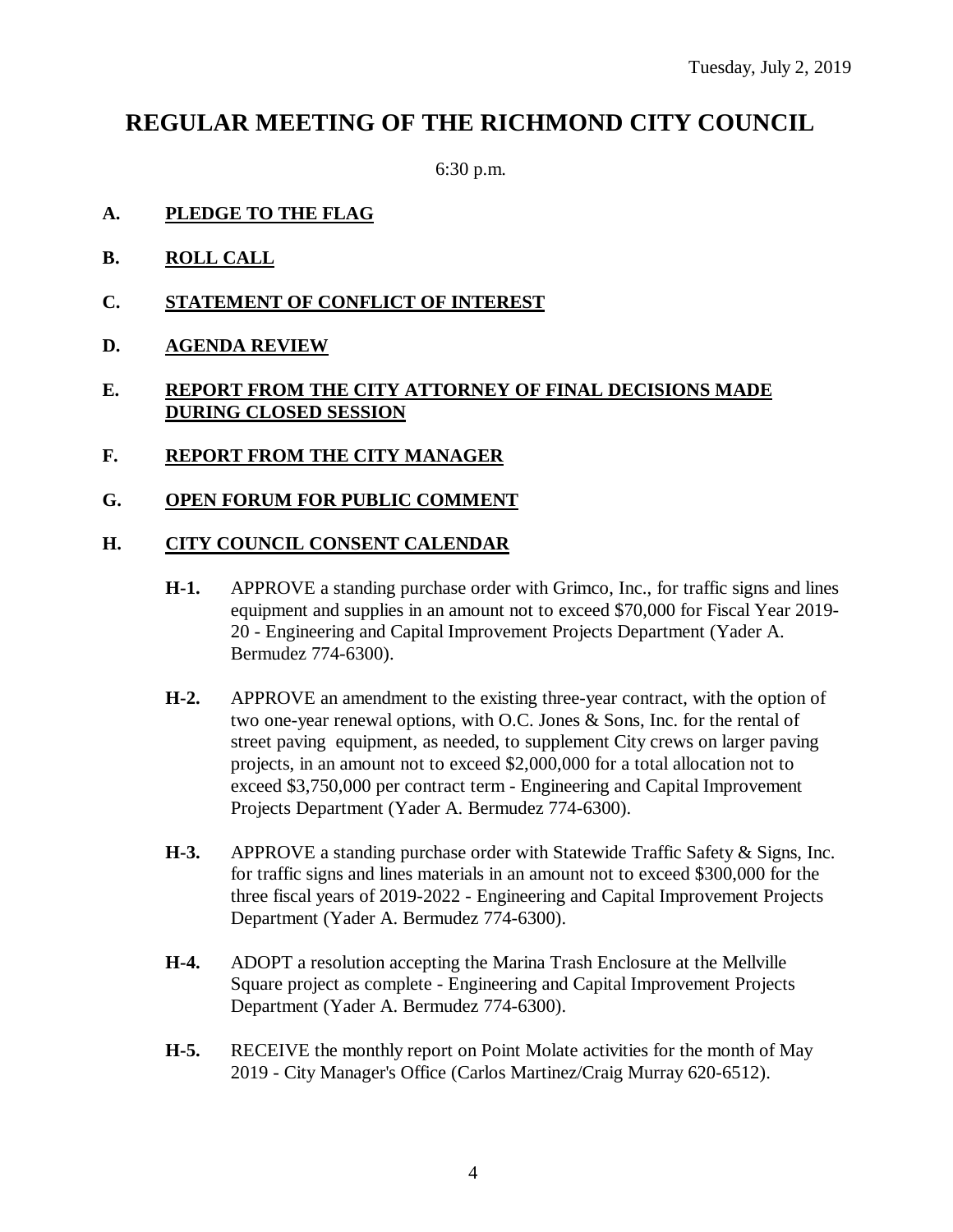- **H-6.** ADOPT a resolution to accept and appropriate \$669,066 in Measure H funding from the Contra Costa County Health Services Division, and approve a three-year interagency agreement from July 1, 2019 to June 30, 2022, in support of the Fire Department's Emergency Medical Services program – Fire Department (Chief Adrian Sheppard 307-8041).
- **H-7.** ACCEPT and APPROPRIATE grant funds in the amount of \$10,000 from California Volunteers, Office of the Governor, to support disaster preparedness training – Fire Department (Chief Adrian Sheppard 510-307-8041).
- **H-8.** APPROVE a three-year contract (Fiscal Years 2019/2020-2021/2022) with an optional two-year extension, with Du-All Safety, LLC to provide safety program compliance services, in an amount not to exceed \$442,675 - Human Resources Management Department (Lisa Stephenson/Kim Greer 620-6605).
- **H-9.** APPROVE a contract with Willdan Financial Service to prepare a Sanitary Sewer Rate Study in an amount not to exceed \$29,800 - Water Resource Recovery Department (Ryan Smith 620-5486).
- **H-10.** APPROVE appointments to the Revolving Loan Fund Board: APPOINT Imani Berry, new appointment, alternate for the Accountant/CPA seat, and Charice Duckworth, new appointment, City Manager's designee - Office of the Mayor (Mayor Tom Butt 620-6503).
- **H-11.** ADOPT a resolution authorizing an application for State Department of Parks and Recreation's Statewide Park Development and Community Revitalization Grant Program for the Harbour-8th Park Expansion Project, and delegating the city manager or designee to execute the necessary agreements to compete the Project, if grant funds are awarded - Engineering and Capital Improvement Projects Department (Yader Bermudez 774-6300).
- **H-12.** DESIGNATE Mayor Tom Butt as voting delegate and Vice Mayor Ben Choi as an alternate to represent the City of Richmond at the Annual Business Meeting of the League of California Cities' 2019 Annual Conference, to be held at the Convention Center in Long Beach, Wednesday, October 16 through Friday, October 18, 2019 - City Clerk's Office (Pamela Christian 620-6513).
- **H-13.** APPROVE the minutes of the May 21, 2019, regular Richmond City Council meeting - City Clerk's Office (Pamela Christian 620-6513).
- **H-14.** APPROVE co-sponsorship of Soulful Softball Sunday for August 25, 2019, and provide in-kind support by not charging fees for use of Nichol Park – Councilmember Myrick (620-6636).
- **H-15.** INTRODUCE an ordinance (first reading) setting the tax rate for the Tax Override Pension Fund for Fiscal Year 2019-20 at 0.14% - Finance Department (Belinda Warner/Antonio Banuelos 620-6741).